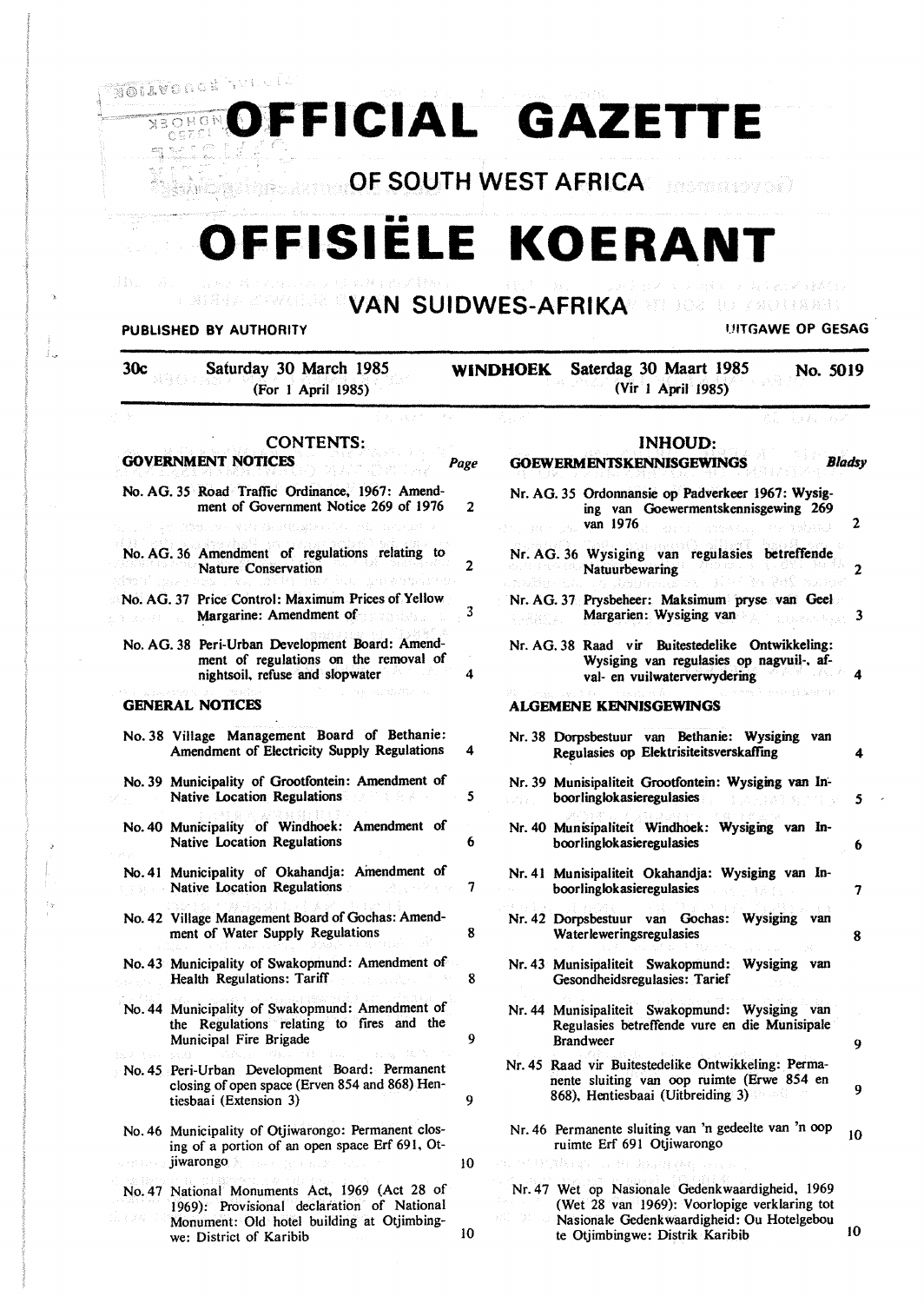| Official Gazette 30 March 1985 | No. 5019 |
|--------------------------------|----------|
|                                |          |

 $\bar{\gamma}$ 

 $\tilde{\gamma}$ 

| <b>Government Notices</b>                                                                                                                                                                                                                                                                                                                                                                                                                                                                                                                                                                                                                                                                                                                                             | Goewermentskennisgewings                                                                                                                                                                                                                                                                                                       |  |
|-----------------------------------------------------------------------------------------------------------------------------------------------------------------------------------------------------------------------------------------------------------------------------------------------------------------------------------------------------------------------------------------------------------------------------------------------------------------------------------------------------------------------------------------------------------------------------------------------------------------------------------------------------------------------------------------------------------------------------------------------------------------------|--------------------------------------------------------------------------------------------------------------------------------------------------------------------------------------------------------------------------------------------------------------------------------------------------------------------------------|--|
| Office of the                                                                                                                                                                                                                                                                                                                                                                                                                                                                                                                                                                                                                                                                                                                                                         | <b>Single 表 サウト Single</b><br>Kantoor van die                                                                                                                                                                                                                                                                                  |  |
| ADMINISTRATOR-GENERAL FOR THE<br>TERRITORY OF SOUTH WEST AFRICA<br>24.5.18.73氪 金融系统                                                                                                                                                                                                                                                                                                                                                                                                                                                                                                                                                                                                                                                                                   | ADMINISTRATEUR-GENERAAL VIR DIE<br><b>GEBIED SUIDWES-AFRIKA</b><br>나는 경제 결과 시<br>オーラインのこちょう 子弟 けいおくし しょくい                                                                                                                                                                                                                      |  |
| DEPARTMENT OF TRANSPORT                                                                                                                                                                                                                                                                                                                                                                                                                                                                                                                                                                                                                                                                                                                                               | <b>RABA</b> FIRE SAN<br>DEPARTEMENT VAN VERVOER                                                                                                                                                                                                                                                                                |  |
| No. AG. 35<br>1985                                                                                                                                                                                                                                                                                                                                                                                                                                                                                                                                                                                                                                                                                                                                                    | Nr. AG. 35<br>1985                                                                                                                                                                                                                                                                                                             |  |
|                                                                                                                                                                                                                                                                                                                                                                                                                                                                                                                                                                                                                                                                                                                                                                       |                                                                                                                                                                                                                                                                                                                                |  |
| ROAD TRAFFIC ORDINANCE, 1967:<br>AMENDMENT OF GOVERNMENT NOTICE<br><b>269 OF 1976</b><br>The contract of the contract of the state of the contract of the contract of the contract of the contract of the contract of the contract of the contract of the contract of the contract of the contract of the contract of t                                                                                                                                                                                                                                                                                                                                                                                                                                               | ORDONNANSIE OP PADVERKEER 1967:<br>WYSIGING VAN GOEWERMENTSKENNIS-<br><b>GEWING 269 VAN 1976</b><br>みずい おおね ないこうしゃ                                                                                                                                                                                                             |  |
| Under the powers vested in me by section 180<br>of the Road Traffic Ordinance 1967 (Ordinance<br>30 of 1967), I hereby further amend Government<br>Notice 269 of 1976, as amended, by the substitu-<br>tion in Column II of item 3 of the Schedule for the<br>expression "A58G" of the expression "A288G".<br>$\mathcal{L}_{\mathcal{A}}(\mathcal{L}^{\mathcal{A}}(\mathcal{M},\mathcal{A}^{\mathcal{A}}(\mathcal{M},\mathcal{A}^{\mathcal{A}}(\mathcal{M})))\otimes\mathcal{L}_{\mathcal{A}}(\mathcal{A}^{\mathcal{A}}(\mathcal{M},\mathcal{A}^{\mathcal{A}}(\mathcal{M})))\otimes\mathcal{L}_{\mathcal{A}}(\mathcal{A}^{\mathcal{A}}(\mathcal{M},\mathcal{A}^{\mathcal{A}}(\mathcal{M})))\otimes\mathcal{L}_{\mathcal{A}}(\mathcal{A}^{\mathcal{A}}(\mathcal{M})),$ | Kragtens die bevoegdheid my verleen by artikel<br>180 van die Ordonnansie op Padverkeer 1967 (Or-<br>donnansie 30 van 1967) wysig ek Goewerments-<br>kennisgewing 269 van 1976, soos gewysig, hierby<br>verder deur in Kolom II van item 3 van die Bylae<br>die uitdrukking "A58G" deur die uitdrukking<br>"A288G" te vervang. |  |
| W.A. VAN NIEKERK                                                                                                                                                                                                                                                                                                                                                                                                                                                                                                                                                                                                                                                                                                                                                      | W.A. VAN NIEKERK                                                                                                                                                                                                                                                                                                               |  |
| Administrator-General Windhoek, 20 February 1985<br>[사용] 12 : 2012 - 12 : 12 : 12 : 12 : 12 : 12                                                                                                                                                                                                                                                                                                                                                                                                                                                                                                                                                                                                                                                                      | Administrateur-generaal<br>Windhoek, 20 Februarie 1985<br>经管理 经经济的 计算机单位 经转让                                                                                                                                                                                                                                                   |  |
| <b>2. 《中国》 第二十二 法禁止 医第二十二种</b><br>na Bilton<br>so and market could be go more been.                                                                                                                                                                                                                                                                                                                                                                                                                                                                                                                                                                                                                                                                                   | in a character of the state of the state of the state of the state of the state of the state of the state of the                                                                                                                                                                                                               |  |
| also a magnetic collection della consequenza le del collection del collection del collection del collection de<br>DEPARTMENT OF AGRICULTURE AND<br>NATURE CONSERVATION                                                                                                                                                                                                                                                                                                                                                                                                                                                                                                                                                                                                | a masara budo ng Pedangang ng naturisyon ng Palas<br>DEPARTEMENT VAN LANDBOU EN<br>NATUURBEWARING                                                                                                                                                                                                                              |  |
| 化二甲基氯化钾 网络希腊人 医结肠下颌的<br>1985<br>No. AG. 36                                                                                                                                                                                                                                                                                                                                                                                                                                                                                                                                                                                                                                                                                                                            | and and offer more all shirts<br>Nr. AG. 36<br>1985                                                                                                                                                                                                                                                                            |  |
| on and greater of the confidence of the<br>AMENDMENT OF REGULATIONS<br>RELATING TO NATURE CONSERVATION                                                                                                                                                                                                                                                                                                                                                                                                                                                                                                                                                                                                                                                                | an mediatelje († 1. september – Jan J. L. Bergka, J. J. Har<br>WYSIGING VAN REGULASIES BETREF-<br>FENDE NATUURBEWARING                                                                                                                                                                                                         |  |
| The Administrator-General has under section<br>84 of the Nature Conservation Ordinance, 1975<br>(Ordinance 4 of 1975), further amended the<br>regulations promulgated under Government<br>Notice 240 of 1976, as amended, -                                                                                                                                                                                                                                                                                                                                                                                                                                                                                                                                           | Die Administrateur-generaal het kragtens ar-<br>tikel 84 van die Ordonnansie op Natuurbewaring,<br>1975 (Ordonnansie 4 van 1975), die regulasies<br>afgekondig by Goewermentskennisgewing 240 van<br>1976, soos gewysig, verder gewysig -                                                                                      |  |
| (a) by the subsitution for paragraph (b) of sub-<br>regulation (4) of regulation 122 of the follow-<br>ing paragraph:                                                                                                                                                                                                                                                                                                                                                                                                                                                                                                                                                                                                                                                 | (a) deur paragraaf (b) van subregulasie (4) van<br>regulasie 122 deur die volgende paragraaf te<br>vervang:                                                                                                                                                                                                                    |  |
| "(b) the Director shall                                                                                                                                                                                                                                                                                                                                                                                                                                                                                                                                                                                                                                                                                                                                               | "(b) reik die Direkteur -                                                                                                                                                                                                                                                                                                      |  |
| (i) against payment of a registration fee<br>of R100,00, issue a registration cer-<br>tificate, in which the details referred<br>to in paragraph (a) are stated, to the                                                                                                                                                                                                                                                                                                                                                                                                                                                                                                                                                                                               | (i) teen betaling van R100,00 registrasie-<br>geld, aan die wildoesspan 'n registrasie-<br>sertifikaat uit waarin die besonderhede<br>bedoel in paragraaf (a) vermeld word;                                                                                                                                                    |  |

game cropping team; and

en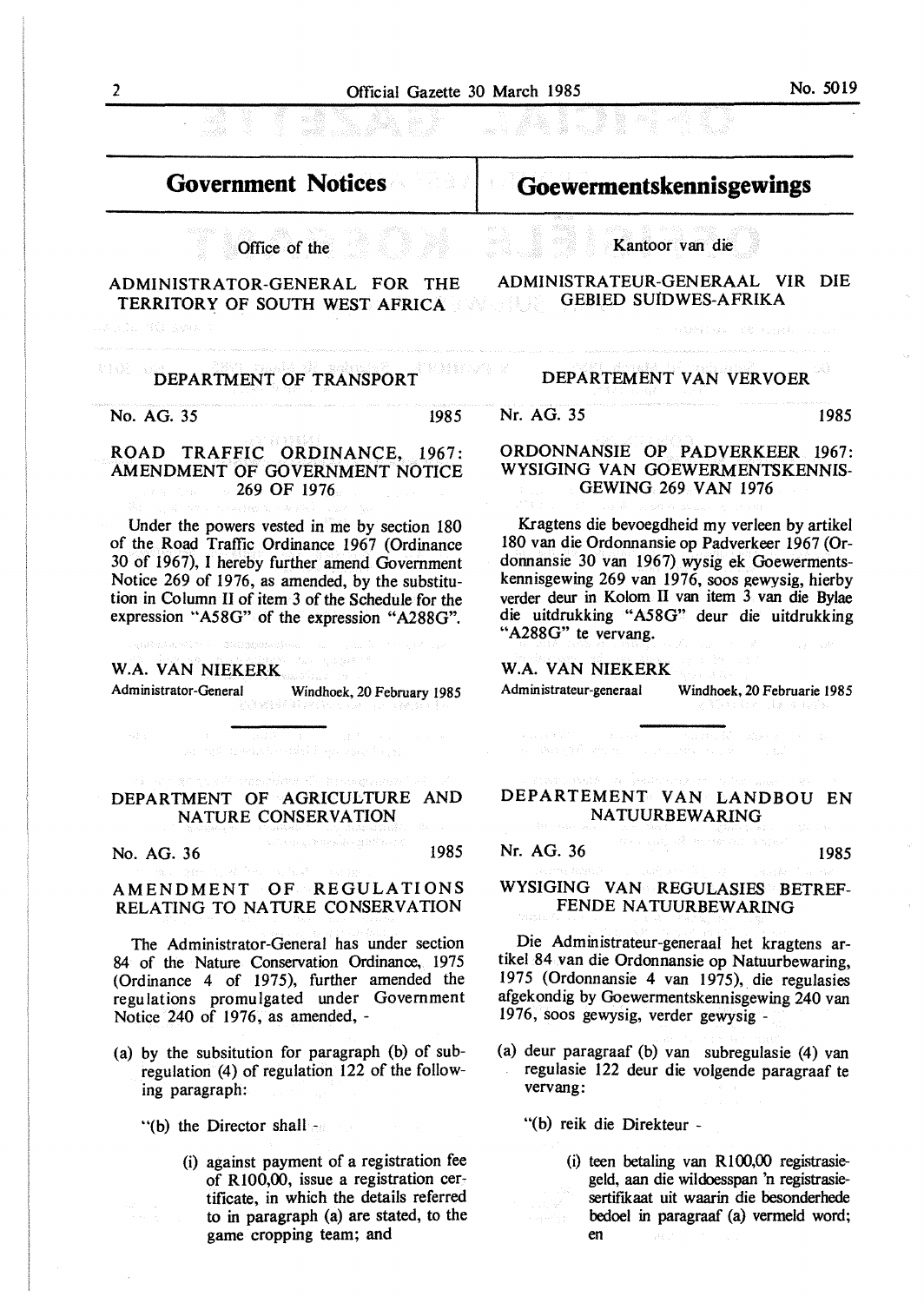- (ii) issue to every person whose name has by virtue of paragraph (a)(iii) or (iv) been entered in the register referred to in paragraph (a), a certificate in which -
- (aa) his name; barren belangraphe
	- (bb) the name of the game cropping team of which he is a member; and .<br>Geografia eta palaterra
- $\left( \text{cc} \right)$  the capacity in which he may  $\text{act}_{\text{recoherent}}$  , and  $\text{coefficient}$

are stated."; and and a state of the state of the state of the state of the state of the state of the state of the state of the state of the state of the state of the state of the state of the state of the state of the sta

(b) by the addition to regulation 122 of the following subregulation:

.. (6) A registration certificate issued to a game cropping team by virtue of subregulation  $(4)(b)(i)$ , shall expire on the thirty-first day of March first following the date of issue thereof, but may, against payment of the registration fee of Rl00,00 contemplated in the said subregulation. be renewed anuallv before or on the 30th day of April.".

#### DEPARTMENT OF ECONOMIC AFFAIRS

No. AG. 37 1985

(体大部) 2004

#### PRICE CONTROL: MAXIMUM PRICES OF YELLOW MARGARINE: AMENDMENT OF

Under the powers vested in me by section 4 of the Price Control Act, 1964 (Act 25 of 1964), I hereby amend Government Notice AG. 136 of 1982 as set out in the Schedule.

#### BRAINTECHTOLS VISINGLA

#### **P.R. KRUGER**

Price Controller Windhoek, 18 March 1985

#### **SCHEDULE**

- 1. Schedule I is hereby amended by the substitution in Column 4 for the amounts "R23,41 ", "R25,99", "R0,70", "R25,08", "R27,84" and .. RO, 75" of the amounts "R26,40", "R29,20", "R0,78", "R28,00", "R31,20" and "R0,84", respectively.
- 2. Schedule II is hereby amended by the substitution in Column 4 for the amounts "R28,00", "R31,08", "R0,67", "R29,26", "R32,48" and "R0,70" of the amounts "R31,50", "R35,00", .. RO. 75", .. R33,00", "R36,50" and "RO, 78", respectively.

(ii) aan elke persoon wie se naam ingevolge paragraaf  $(a)(iii)$  of  $(iv)$  in die register bedoel in paragraaf (a) aangeteken is 'n sertifikaat uit waarin

**Contract** 的名词复数 医细菌原石 一环美有自己 (aa) sy naam; aan is aan *maan is aan wa* **RISTA ADIBIOS** (bb) die naam van die wildoesspan waarvan hy 'n lid is; en no construcción

(cc) die hoedanigheid waarin hy mag optree, where the strength and vermeld word."; en and solve besage ones

(b) deur die volgende subregulasie by regulasie 122 te voeg:

•• (6) 'n Registrasiesertifikaat wat ingevolge subregulasie  $(4)(b)(i)$  aan 'n wildoesspan uitgereik is, verval op die een-en-dertigste dag van Maart eersvolgende op die datum van uitreiking daarvan, maar kan jaarliks voor of op die 30ste dag van April hernu word teen betaling van die registrasiegeld van **Rl00,00** in genoernde subregulasie beoog.".

DEPARTEMENT VAN EKONOMIESE SAKE

Nr. AG. 37 1985

PRYSBEHEER: MAKSIMUM PRYSE VAN GEEL MARGARIEN: WYSIGING VAN

Kragtens die bevoegdheid my verleen by artikel 4 van die Wet op Prysbeheer, 1964 (Wet 25 van 1964), wysig ek hierby Goewermentskennisgewing AG. 136 van 1982 soos in die Bylae uiteengesit. Geograf Bargon

#### P.R. KRUGER

Pryskontroleur Windhoek, 18 Maart 1985

#### BYLAE

- 1. By lae I word hierby gewysig deur in Kolom 4 die bedrae "R23,41", "R25,99", "R0,70", "R25,08", "R27,84" en "R0,75" deur, onderskeidelik, die bedrae "R26,40", "R29,20", "R0,78", "R28,00", "R31,20" en "R0,84" te vervang.
- 2. Bylae II word hierby gewysig deur in Kolom 4 die bedrae '"R28,00", "R31,08", "R0,67", "R29,26", "R32,48" en "R0,70" deur, onderskeidelik, die bedrae "R31,50", "R35,00", "R0,75", "R33,00", "R36,50" en "R0,78" te vervang.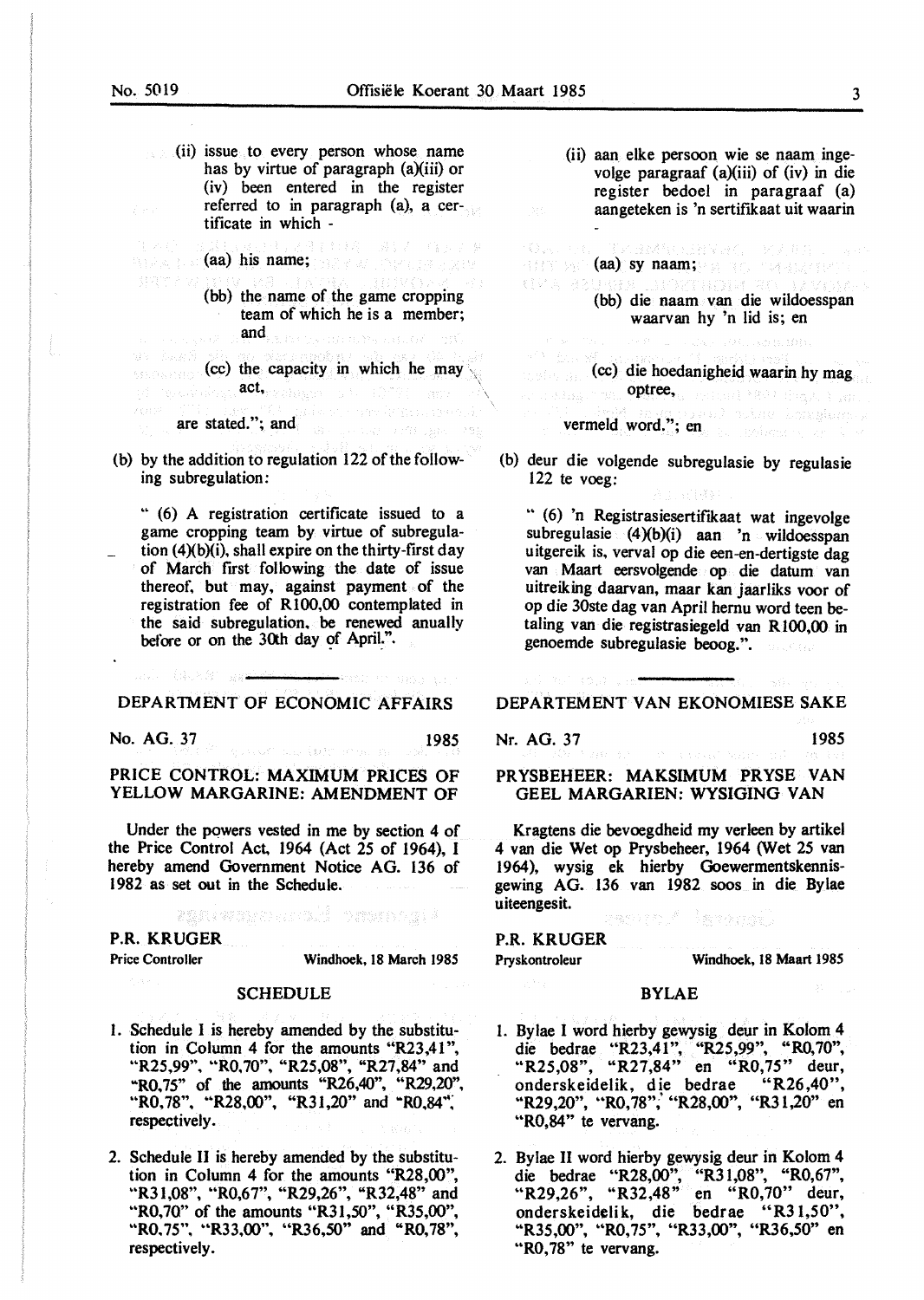# DEPARTMENT OF GOVERNMENTAL AFFAIRS OF PROPERTY OF THE STATE OF THE SEAL OF THE SEAL OF THE SEAL OF THE SEAL OF THE SEAL OF THE THE SEAL O<br>And the seal of the seal of the seal of the seal of the seal of the seal of the seal of the seal of the seal o

No. AG. 38 **1985** 1985

# **PERI-URBAN** DEVELOPMENT **BOARD: AMENDMENT** OF **REGULATIONS ON** THE **REMOVAL OF NIGHTSOIL, REFUSE AND SLOPWATER**

The Administrator-General has under section 40 of the Peri-Urban Development Board Ordinance, 1970 (Ordinance 19 of 1970), with effect from 1 April 1985 further amended the regulations promulgated under Government Notice 137 ot 1972, as amended, as set out in the Schedule.

#### **SCHEDULE**

 $\ln 2 \mathcal{R}(\mathbf{u},\mathbf{g}_\mathcal{P}), \quad \mathcal{R}^{\mathcal{C}} \quad \text{Next,} \quad \mathcal{R}(\mathbf{g}_\mathcal{P},\mathcal{N}) \text{ is a } \quad \text{and} \quad \mathcal{R}^{\mathcal{C}} \quad \text{and} \quad \mathcal{R}^{\mathcal{C}}$ 

BAR M IS

- 1. The Schedule is hereby amended and settled
	- d'as de Ros vil gu la var d'o s'olegión (i) by the substitution in item  $6(a)$  for the amount **"R5,40"** of the amount **"R7,40"**;
	- (ii) by the substitution in item  $6(b)$  for the amount **"R4,00"** of the amount **"R5,50"**;
	- (iii) by the substitution in item 6(c) for the amount "R8,40" of the amount "R11,50"; and
	- (iv) by the substitution in item 6(d) for the
	- amount "R6,60" wherever it occurs, of the amount "R9,00".

lodina (d nocho) (m beeflegs) erd alb eno<u>mori</u>s nev 20 1:W. Moth andsdelen providence ave photoshop or industry Coevernmentscore

**General Notices** 

### Avi nestê ki Azakm k

**No. 38 1985** 

#### **VILLAGE MANAGEMENT BOARD** OF **BETHANIE: AMENDMENT OF** ELECTRICI-**TY SUPPLY REGULATIONS**

The Village Management Board of Bethanie has under section 14(1) of the Village Management Boards Ordinance, 1963 (Ordinance 14 of 1963), further amended the Electricity Supply Regulations promulgated under Government Notice 280 of 1976, as amended, by the substitution in item  $5(a)$  of Appendix C for the amounts "R0,13" and "R6,50" of the amounts "R0,15" and "R7,50" respectively.

## DEPARTEMENT VAN OWERHEIDSAKE

dengan Sabij un berbagai negi.

Nr. AG. 38 1985 September 2008 1985

#### **RAAD VIR** BUITESTEDELIKE **ONT-WIKKELING: WYSIGING VAN** REGULASIE **OP NAGVUIL-, AFVAL-** EN **VUILWATER-VERWYDERING**

Die Administrateur-generaal het kragtens artikel 40 van die Ordonnansie op die Raad vir Buitestedelike Ontwikkeling 1970 (Ordonnansie 19 van 1970) die regulasies afgekondig by Goewermentskennisgewing 137 van 1972, soos gewysig, met ingang van 1 April 1985 verder gewysig soos in die Bylae uiteengesit. anst sil et p

#### **BYLAE**

NORS (ROVING BR

- 1. Die Bylae word hierby gewysig (i) deur in item 6(a) die bedrag "RS,40" deur
	- die bedrag "R7,40" te vervang;
	- (ii) deur in item 6(b) die bedrag **"R4,00"** deur die bedrag "RS,50" te vervang;
	- (iii) deur in item 6(c) die bedrag **"R8,40"** deur die bedrag "R11,50" te vervang; en
	- (iv) deur in item 6(d) die bedrag **"R6,60"** oral waar dit voorkom deur die bedrag "R9,00"  $\mathbb{S}^{1,1}$ 
		- te vervang.
	- i wet die preservoer van te steks koding as for a Competition of the Castle 15 of 1964). I 10 001 .OA spirit in amsvoll bioge, vdsas

# **Algemene Kennisgewings**

esprementale de

#### **DORPSBESTUUR VAN BETHANIE: WYSIGING VAN REGULASIES OP ELEKTRISITEITSVERSKAFFING**

Die Dorpsbestuur van Bethanie het kragtens artikel 14(1) van die Ordonnansie op Dorpsbesture 1963 (Ordonnansie 14 van 1963) die Regulasies op Elektrisiteitsverskaffing afgekondig by Goewermentskennisgewing 280 van 1976, soos gewysig, verder gewysig deur in item 5(a) van Aanhangsel C die bedrae "R0,13" en "R6,50" onderskeidelik deur die bedrae "RO, 15" en ...<br>"R7,50" te vervang.

h as gineoir

and and by Motor

**Nr. 38** 1985

ATVI MARA MI LOCATORE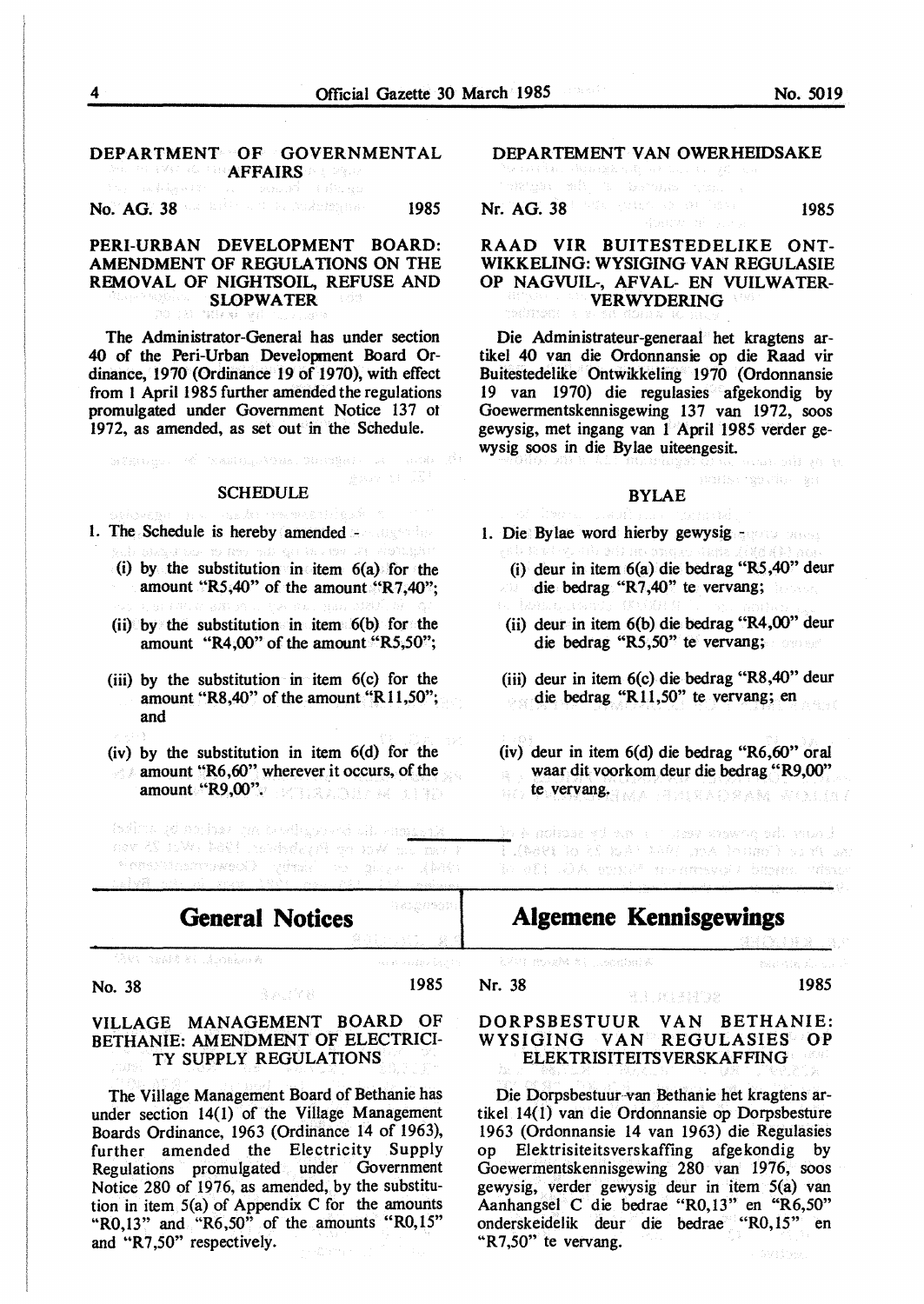The said amendment has been approved by the Administrator-General under section 14(2) of the said Village Management Boards Ordinance, 1963.

ro espelapoli l<del>an manala ma</del> (i retur) en

# No. 39 Planet President President President President President President President President President President P<br>No. 39 Planet President President President President President President President President President Pr

#### MUNICIPALITY OF GROOTFONTEIN: AMENDMENT OF NATIVE LOCATION REGULATIONS

The council of the Municipality of Grootfontein has under section 32(2) of the Natives (Urban Areas) Proclamation 1951, (Proclamation *56* of 1951), further amended the regulations promulgated under Government Notice 128 of 1964. as amended, as set out in the Schedule.

al on . so il quicil a lividare . The said amendments have been approved by the Administrator-General under section 32(4) of the said Natives (Urban Areas) Proclamation, 1951.

# SCHEDULE **Section**

ailayworku Grund Assique .

langus filmson

1. Chapter II is hereby amended by the substitution for regulation 34 of the following regulation:

#### "TARIFF OF REN1S AND CHARGES

34~ (I) Every registered occupier or lessee shall pay to the Council in the office of the superintendent the applicable rents and charges prescribed in Schedule  $\bar{V}$  to these regulations, and shall, subject to the provisions of subregulation (2), pay such rents and charges in advance.

(2) Where any such charge is to be computed on consumption over a period mentioned in the applicable tariff, such charge shall be payable on or before the fifteenth day following such period.".

nd Joedini & BandaganuM ab ne Casa y G

2. Schedule V is hereby amended -

- (a) by the substitution in paragraph 6 for the amounts "R7,00", "R9,00", "R4,00", "R5,00" and "R2,00" of the amounts "R18,00", "R27,00", "Rl5,00", "R22,50" and \*R8,61", respectively;
- (b) by the substitution for paragraph 8 of the following paragraph: and the Auto Service of the Service

Genoemde wysiging is deur die Administrateur-generaal goedgekeur kragtens artikel 14(2) van genoemde Ordonnansie op Dorpsbesture 1963.

*<i>Sand vin mold* ا المعلم المعامل المعامل المعامل المعامل المعامل المعامل المعامل المعامل المعامل المعاملة المعاملة ا

morerand adm. Rossenand energings)

Nr. 39 **1985** 

SPREAMENT ST

## MUNISIPALITEIT GROOTFONTEIN: WYSIGING VAN INBOORLINGLOKASIE-REGULASIES<br>Registrations (2) Todu

Die raad van die Munisipaliteit Grootfontein bet kragtens artikel 32(2) van die Proklamasie op Inboorlinge in Stedelike Gebiede 1951 (Proklamasie 56 van 1951) die regulasies afgekondig by Goewermentskennisgewing 128 van 1964, soos gewysig, verder gewysig soos in die Bylae uiteengesit. Naande angevoerde om de zen ma nišël kriti bendane

Genoemde wysigings is deur die Administrateur-generaal goedgekeur kragtens artikel 32(4) van genoemde Proklamasie op Inboorlinge in Stedelike Gebiede 1951.

#### BYLAE

OUT TO STRAIN THE SALE AND IN

e seus de sin de

1. Hoofstuk II word hierby gewysig deur regulasie 34 deur die volgende regulasie te vervang:

#### '' T ARIEF VAN HUURGELDE EN **VORDERINGS**

34. (1) Elke geregistreerde bewoner of huurder moet aan die Raad in die kantoor van die superintendent die toepaslike huurgelde en vorderings soos in Bylae V by hierdie regulasies voorgeskryf, betaal, en moet, behoudens<br>die bepalings van subregulasie (2), sodanige die bepalings van subregulasie (2), huurgelde en vorderings vooruitbetaal.

(2) Waar 'n sodanige vordering bereken moet word op verbruik oor 'n periode in die toepaslike tarief genoem, is sodanige vordering betaalbaar voor of op die vyftiende dag wat op sodanige periode volg.".

tan imu**M** and was above ad

2. By lae V word hierby gewysig - The state of the state of the state of the state of the state of the state of the state of the state of the state of the state of the state of the state of the state of the state of the st

- (a) deur in paragraaf 6 die bedrae "R7,00", "R9,00", "R4,00", "RS,00" en "R2,00" deur, onderskeidelik, die bedrae "R18,00", "R27,00", "R15,00", "R22,50" en "R8,61" te vervang;
- (b) deur paragraaf 8 deur die volgende paragraaf te vervang:

ngt påbor med støvflitby... in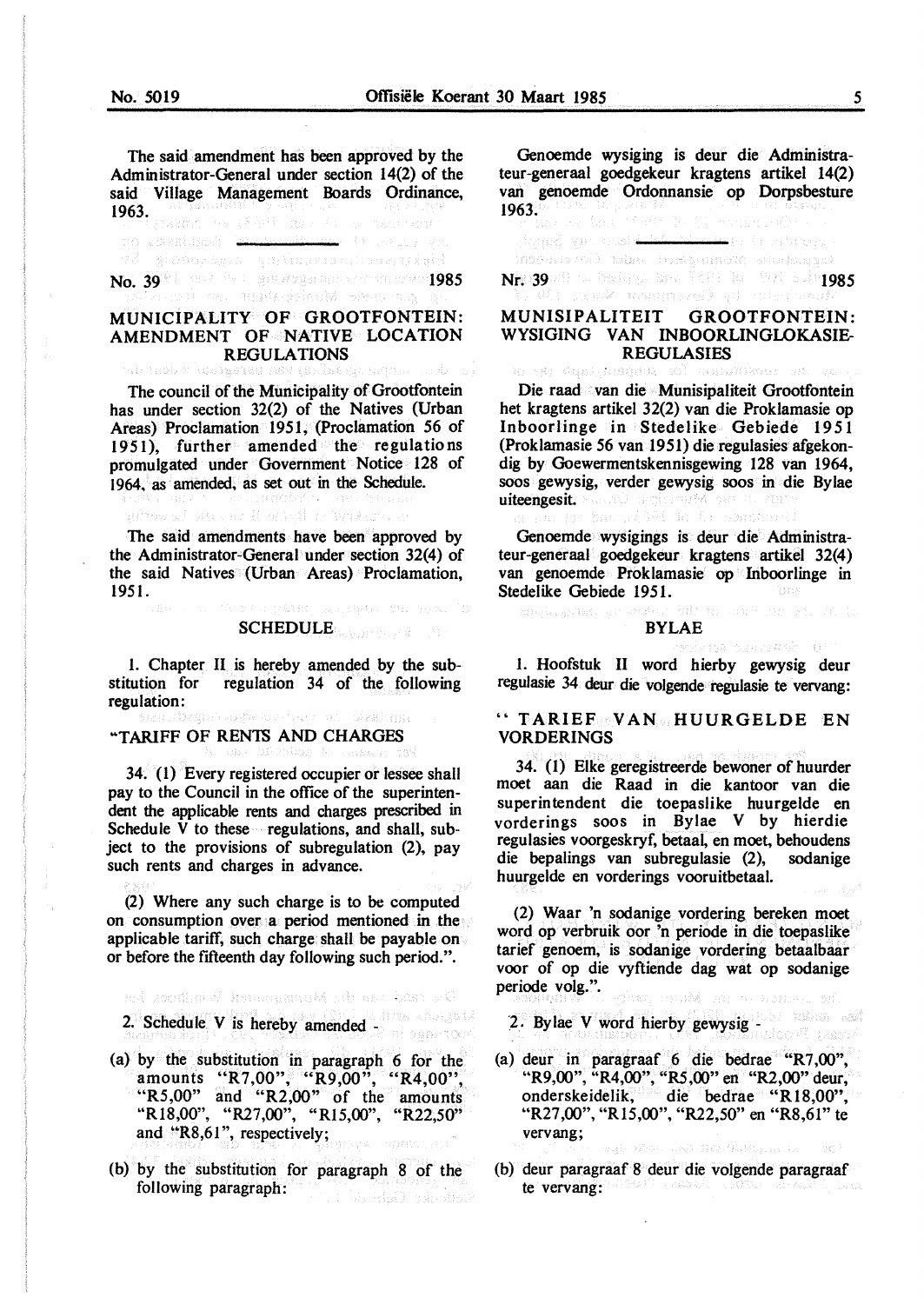"8. Electricity Supply:

Charges payable shall be as determined by the Council in terms of the Municipal Ordinance, 1963 (Ordinance 13 of 1963), and set out in Appendix D of the Model Electricity Supply Regulations promulgated under Government Notice 109 of 1957 and applied to the said Municipality by Government Notice 139 of 1957, as amended.";

(c) by the substitution for subparagraph (a) of paragraph 9 of the following subparagraph:

.. (a) Where the consumption can be established by reading the meter which is installed for this purpose, the charges payable shall be as determined by the Council in a sa Pilipina.<br>Tanahira da Sa terms of the Municipal Ordinance, 1963 (Ordinance 13 of 1963), and set out in Schedule B of the Water Supply Regulations promulgated under Government Notice 131 of 1939, as amended."; and

(d) by the addition of the following paragraphs:

•• 10. Sewerage services

**Per month or part of a month R4,03** 

11. Sanitation and removal of refuse services

Per month or part of a month **R6,00."**  an Alexand Mirano to 1938 veery<br>Alexandr Mirano to 1938 veery Service Contractory stabeskit, svensk konstruktøyner i tringer capundan di seminganin da karibana da No. 40 **1985** 

MUNICIPALITY OF WINDHOEK: AMENDMENT OF NATIVE LOCATION **REGULATIONS** adashko e

The council of the Municipality of Windhoek **has** under section 32(2) of the Natives (Urban Areas) Proclamation, 1951 (Proclamation 56 of 1951), further amended the regulations promulgated under Government Notice 16 of 1962, as amended, as set out in the Schedule.

The said amendment has been approved by the Administrator-General under section 32(4) of the said Natives (Urban Areas) Proclamation, 1951. "8. Elektrisiteitsverskaffing:

Gelde betaalbaar is soos bepaal deur die Raad ingcvolge die Munisipale Ordonnansie 1963 (Ordonnansie 13 van 1963) en omskryf in Byvoegsel D van die Model Regulasies op Elektrisiteitsverskaffing afgekondig by Goewermentskennisgewing 109 van 1957 en op genoemde Munisipaliteit van toepassing gemaak by Goewermentskennisgewing 139 van 1957, soos gewysig."; TMERGETE

- (c) deur subparagraaf (a) van paragraaf 9 deur die volgende subparagraaf te vervang:
	- "(a) Waar die verbruik deur 'n meter vir die doel voorsien, gelees kan word, is die gelde betaalbaar soos bepaal deur die Raad ingevolge die Munisipale Ordonnansie 1963 (Ordonnansie 13 van 1963) en omskryf in Bylae B van die Lewering van Water Regulasies afgekondig by Goewermentskennisgewing 131 van 1939, soos gewysig.": en
- (d) deur die volgende paragrawe by te voeg:
	- "10. Rioleringsdienste

Per maand of gedeelte van 'n maand R4,03 11. Sanitasie- en vullisverwyderingsdienste Per maand of gedeelte van 'n maand **R6,00."** 

e pisag so est surfrideling tags of the case alone is a talegal ies utane bus chr<del>onidoj ("Int</del>he vel 2002" definis r ylag a shi muka lagaanka ilin za makazigi sala min yir computer or grounds, have attending

#### Nr. 40 1985

#### **MUNISIPALITEIT WINDHOEK: WYSIGING VAN INBOORLINGLOKASIEREGULASIES**

Die raad van die Munisipaliteit Windhoek het kragtens artikel 32(2) van die Proklamasie op Inboorlinge in Stedelike Gebiede 1951 (Proklamasie 56 van 1951) die regulasies afgekondig by Goewermentskennisgewing 16 van 1962, soos gewysig, verder gewysig soos in die Bylae uiteengesit.

Genoemde wysiging is deur die Administrateur-generaal goedgekeur kragtens artikel 32(4) van genoemde Proklamasie op Inboorlinge in Stedelike Gebiede 1951.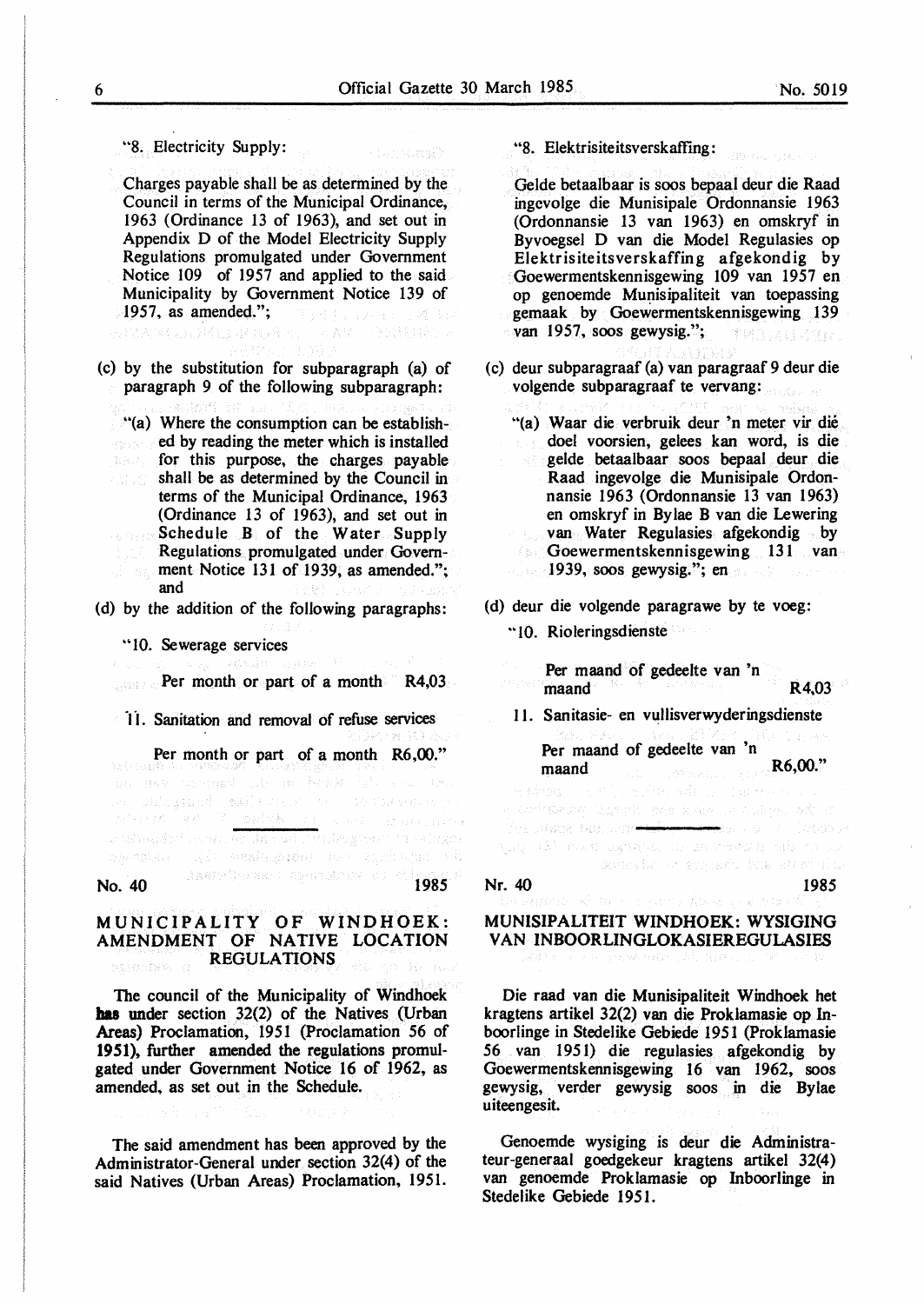### SCHEDULE **SCHEDULE**

Regulation 28 of Chapter II is hereby amended by the addition of the following subparagraph to subregulation  $(1)(b)$ ; n<br>Parta anti-san Car

"(x) is convicted by a court of a contravention of regulation 111,".

> <u>estr</u> no schurch and the same of an anima

No. 41 1985

#### MUNICIPALITY OF OKAHANDJA: AMENDMENT OF NATIVE LOCATION REGULATIONS

The council of the Municipality of Okahandja has under section 32(2) of the Natives (Urban Areas) Proclamation, 1951 (Proclamation 56 of 1951), further amended the regulations promulgated under Government Notice 201 of 1967, as amended, as set out in the Schedule.

The said amendments have been approved by the Administrator-General under section 32(4) of the said Natives (Urban Areas) Proclamation, 1951.

## **SCHEDULE**

Regulation 130 of Chapter VIII is hereby amended by the substitution for subregulation (3) of the following subregulation:

- " (3) (a) The advisory board shall, within twenty one days after the commencement of this subregulation and thereafter within seven days of every general election of advisory board members, or within seven days of the second Wednesday in March in any year during which no general election of advisory board members is held, at a special meeting, elect one advisory board member to be the chairman of the board and one advisory board member to be the deputychairman of the board.
	- (b) The chairman of the advisory board shall be responsible for the proper conduct of meetings of the advisory board and shall have the right, subject to any standing orders, to exclude from any meeting of the advisory board any member who wilfully disregards the authority of the chairman or who obstructs the proceedings of the council.

# , and the set  $\operatorname{BYLAE}_{\mathcal{D}}^{(n),\{n\}}$  , will be

Regulasie 28 van Hoofstuk II word hierby gewysig deur die volgende subparagraaf by subregulasie  $(1)(b)$  te voeg:

"(x) deur 'n hof skuldig bevind is aan 'n oortreding van Regulasie 111,".

ال التأكد ال<u>لي الكويلات وا</u> أكثر أكدانيون

Nr. 41 1985

#### MUNISIPALITEIT OKAHANDJA: WYSIGING VAN INBOORLINGLOKA-SIEREGULASIES

Die raad van die Munisipaliteit Okahandja het kragtens artikel 32(2) van die Proklamasie op Inboorlinge in Stedelike Gebiede 1951 (Proklamasie 56 van 1951) die regulasies afgekondig by Goewermentskennisgewing 201 van 1967, soos gewysig, verder gewysig soos in die Bylae uiteengesit.

Genoemde wysigings is deur die Administrateur-generaal goedgekeur kragtens artikel 32( 4) van genoemde Proklamasie op Inboorlinge in Stedelike Gebiede 1951.

## **BYLAE** *BYLA*E  $\mathbb{R}^n$

Regulasie 130 van Hoofstuk VIII word hierby gewysig deur subregulasie (3) deur die volgende subregulasie te vervang:

- " (3) (a) Die adviesraad kies binne een-en-twintig dae na inwerkingtreding van hierdie subregulasie en daarna binne sewe dae na elke algemene verkiesing van adviesraadslede, of binne sewe dae na die tweede Woensdag in Maart in die jaar waarin geen algemene verkiesing van adviesraadslede gehou word nie, op 'n buitengewone vergadering een adviesraadslid om voorsitter van die adviesraad te wees en een adviesraadslid om ondervoorsitter van die adviesraad te wees.
	- a din 1963 and the subset of the state
	- (b) Die voorsitter van die adviesraad is verantwoordelik vir die ordelike leiding van vergaderings van die adviesraad en het die reg om, 'onderhewig aan enige reglement van orde, enige raadslid wat opsetlik die gesag van die voorsitter verontagsaam, of wat die verrigtinge van die raad belemmer, van enige vergadering van die raad uit te sluit.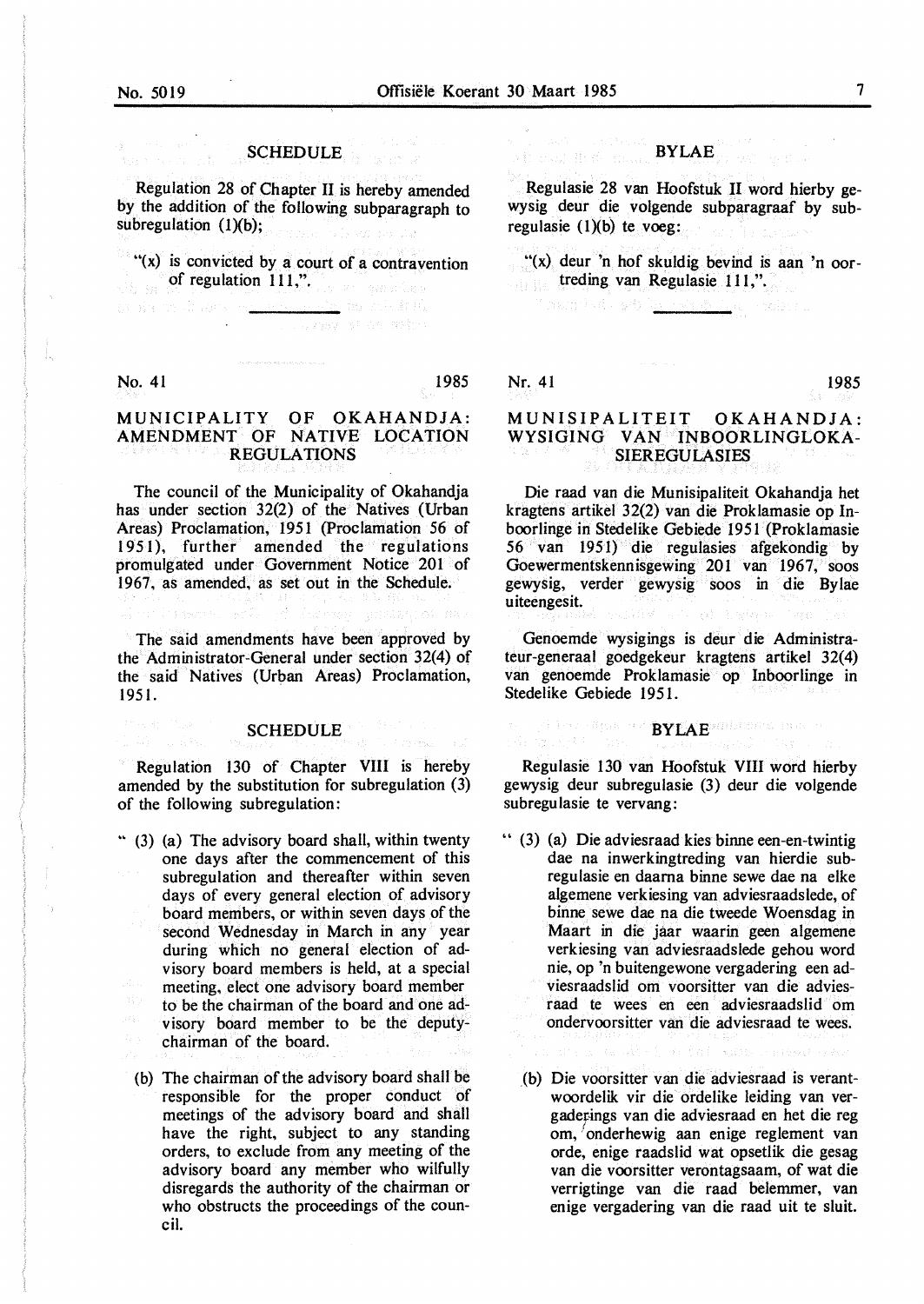(c) In the absence of the chairman from any meeting, the deputy chairman shall take the chair and perform all the functions and duties of the chairman in connection with the meeting at which he presides, and, in the absence of the deputy-chairman from such meeting, the advisory board shall elect from among its members a person to act at such meeting as chairman and to perform all the functions and duties of the chairman.".

No. 42 1985

#### **VILLAGE MANAGEMENT BOARD OF GOCHAS: AMENDMENT OF WATER SUPPLY REGULATIONS**

The Village Management Board of Gochas has under section 15(5) of the Village Management Boards Ordinance, 1963 (Ordinance 14 of 1963), further amended the Model Water Supply Regulations for Village Management Boards promulgated under Government Notice 47 of 1965 and applied to the Village Management Board Area of Gochas by Government Notice 11 of 1972, as amended, by the substitution in Tariff 1 of Schedule "B" for the amount "R0,30" of the amount **.. R0,58".** 

The said amendment has been approved by the Administrator-General under section 14(2) of the Village Management Board Ordinance, 1963.

No. 43 **1985 No. 443 1985** 

#### MUNICIPALITY OF SWAKOPMUND: AMENDMENT OF HEALTH REGULA-**TIONS: TARIFF**

The council of the Municipality of Swakopmund has under section 242 of the Municipal Ordinance, 1963 (Ordinance 13 of 1963), further amended the regulations promulgated under Government Notice 165 of 1958, as amended, by the substitution in item 4 of the tariff of sanitary fees contained in paragraph (c), for the amount "R4,00" of the amount "R5,25".

The said amendment has been approved by the Administrator-General under section 243 of the said Municipal Ordinance, 1963.

interprimerance as a presents app

(c) As die voorsitter van 'n vergadering afwesig is, moet die ondervoorsitter die voorsitterstoel inneem en al die funksies en pligte van die voorsitter in verband met die verga-AW. dering waarop hy voorsit, uitoefen en vervul, en as die ondervoorsitter van sodanige vergadering afwesig is, kies die adviesraad uit sy lede 'n persoon om by sodanige vergadering as voorsitter op te tree en al die funksies en pligte van die voorsitter uit te oefen en te vervul.".

#### Nr. 42 1985

#### DORPSBESTUUR VAN GOCHAS: WYSIGING VAN WATERLEWERINGS-REGULASIES

\ Die Dorpsbestuur van Gochas het kragtens artikbl 15(5) van die Ordonnansie op Dorpsbesture 1963 (Ordonnansie 14 van 1963) die Modelregulasies op Waterlewering vir Dorpsbesture afgekondig by Goewermentskennisgewing 47 van 1965 en op die Dorpsbestuursgebied van Gochas van toepassing gemaak by Goewermentskennisgewing 11 van 1972, soos gewysig, verder gewysig deur in Tarief 1 van Bylaag "B" die bedrag "R0,30" deur die bedrag "R0,58" te vervang.

Genoemde wysiging is deur die Administrateur-generaal goedgekeur kragtens artikel 14(2) van genoemde Ordonnansie op Dorpsbesture 1963. (December 2011) (2012) 2013

**Nr. 43** 1985

Friday of Weight

#### MUNISIPALITEIT SW AKOPMUND: WYSIGING VAN GESONDHEIDS-REGULASIES: TARIEF

Die raad van die Munisipaliteit Swakopmund bet kragtens artikel 242 van die Munisipale Ordonnansie 1963 (Ordonnansie 13 van 1963) die regulasies afgekondig by Goewermentskennisgewing 165 van 1958, soos gewysig, verder gewysig deur in item 4 van die tariefskaal van sanitasiegelde vervat in paragraaf (c) die bedrag "R4,00" deur die bedrag "R5,25" te vervang.

Genoemde wysiging is deur die Administrateur-generaal goedgekeur kragtens artikel 243 van genoemde Munisipale Ordonnansie 1963.

and Party of the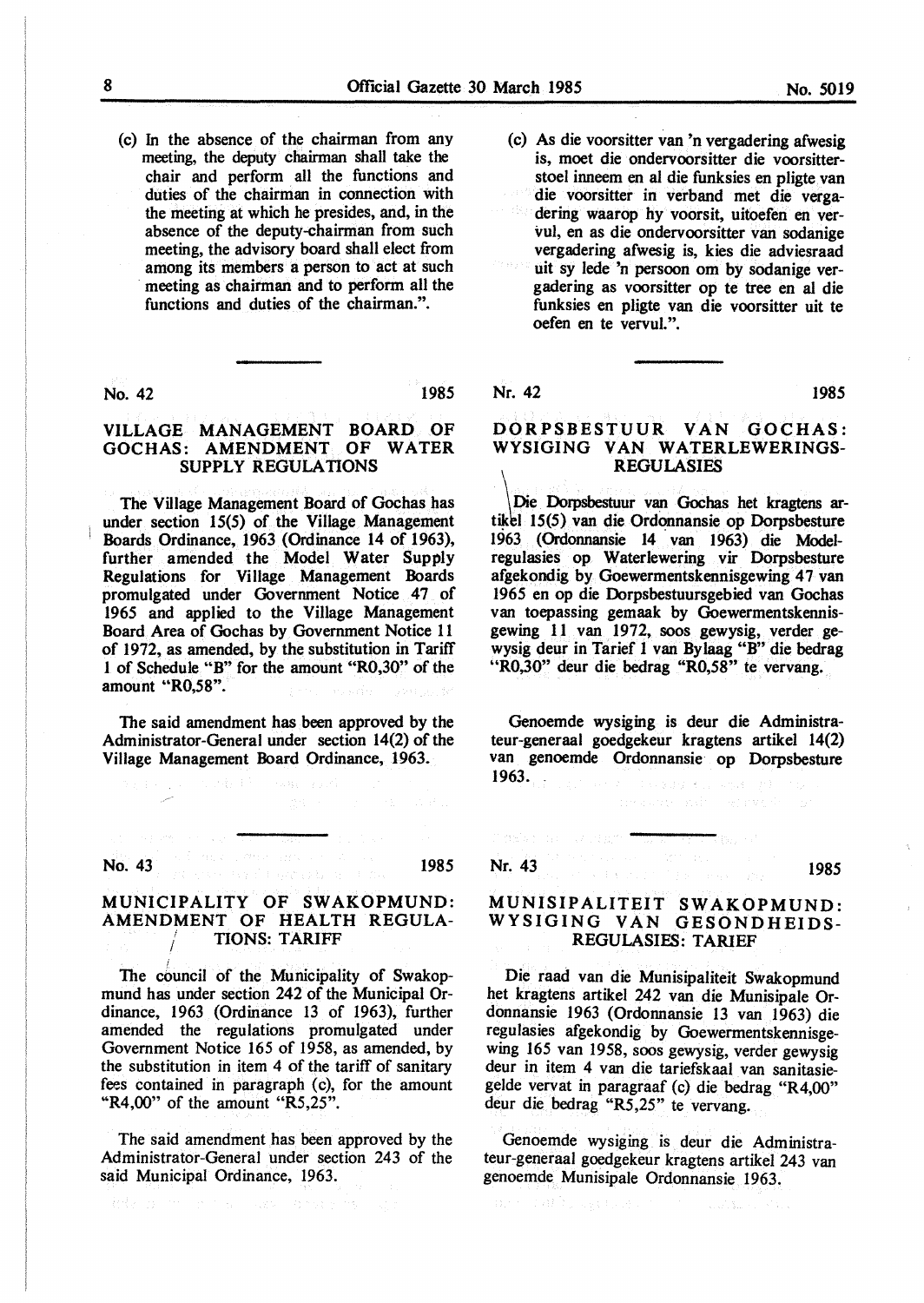No. 44 1985

#### MUNICIPALITY OF SWAKOPMUND: AMENDMENT OF THE REGULATIONS RELATING TO FIRES AND THE MUNICIPAL FIRE BRIGADE

The council of the Municipality of Swakopmund has under section 242 of the Municipal Ordinance. 1963 (Ordinance 13 of 1963), further amended the regulations promulgated under Government Notice 123 of 1962, as amended, as set out in the Schedule.

The said amendments have been approved by the Administrator-General under section 243 of the said Municipal Ordinance, 1963.

#### **SCHEDULE**

- l. The heading is hereby amended by the substitution for the expression "REGULATIONS RELATING TO FIRES AND THE MUNCIPAL FIRE BRIGADE" of the expression "FIRE BRIGADE REGULATIONS".
- 2. Regulation 17 is hereby amended
	- (a) by the substitution for subparagraph (iv) of paragraph (a) of the following subparagraph:
		- "(iv) for the services of registered firemen  $-$  R10,00 (ten rand) per hour or portion thereof in respect of each and every such fireman, including the Fire Master";
	- (b) by the substitution in paragraph (b)(ii) for the amount "R2,00 (two rand)" of the amount "R 10,00 (ten rand)"; and
	- (c) by the substitution in paragraph (c)(ii) for the amount "R2,00 (two rand)" of the amount "Rl0,00 (ten rand)".

No. 45 1985

PERl-URBAN DEVELOPMENT BOARD

#### PERMANENT CLOSING OF OPEN SPACE (ER VEN 854 AND 868) HENTIESBAAI (EXTENSION 3)

Notice is hereby given in terms of section  $23(a)(b)(ii)$  of the Peri-Urban Development Board Ordinance 1970, (Ordinance 19 of 1970) as

Nr. 44 1985

#### **MUNISIPALITEIT SWAKOPMUND:**  WYSIGING VAN REGULASIES BETREF-FENDE VURE EN DIE MUNISIPALE **BRANDWEER**

Die raad van die Munisipaliteit Swakopmund het kragtens artikel 242 van die Munisipale Ordonnansie 1963 (Ordonnansie 13 van 1963) die regulasies afgekondig by Goewermentskennisgewing 123 van 1962, soos gewysig, verder gewysig soos in die Bylae uiteengesit.

Genoemde wysigings is deur die Administrateur-generaal goedgekeur kragtens artikel 243 van genoemde Munisipale Ordonnansie 1963.

#### BYLAE

- 1. Die opskrif word hierby gewysig deur die uitdrukking "REGULASIES BETREFFENDE VURE EN DIE MUNSIPALE BRANDWEER" deur die uitdrukking "BRANDWEERREGULASIES" te vervang.
- 2. Regulasie 17 word hierby gewysig
	- (a) deur subparagraaf (iv) van paragraaf (a) deur die volgende subparagraaf te vervang:
		- "(iv) vir die dienste van geregistreerde brandweermanne  $-$  R<sub>10</sub> (tien rand) per uur of gedeelte daarvan ten opsigte van elke brandweerman, insluitende die brandweermeester";
	- (b) deur in paragraaf (b)(ii) die bedrag "R2,00 (twee rand)" deur die bedrag "Rl0,00 (tien rand)" te vervang; en
	- (c) deur in paragraaf (c)(ii) die bedrag "R2,00 (twee rand)" deur die bedrag "R 10,00 (tien rand)" te vervang.
- No. 45 1985

#### RAAD VIR BUITESTEDELIKE ONT-WIKKELING

#### PERMANENTE SLUITING VAN OOP R UIM TE (ER WE 854 EN 868), HENTIESBAAI (UITBREIDING 3).

Kennisgewing geskied hiermee ingevolge die bepalings van artikel 23(1)(b)(ii) van die Ordonnansie op die Raad vir Buitestedelike Ontwikkel-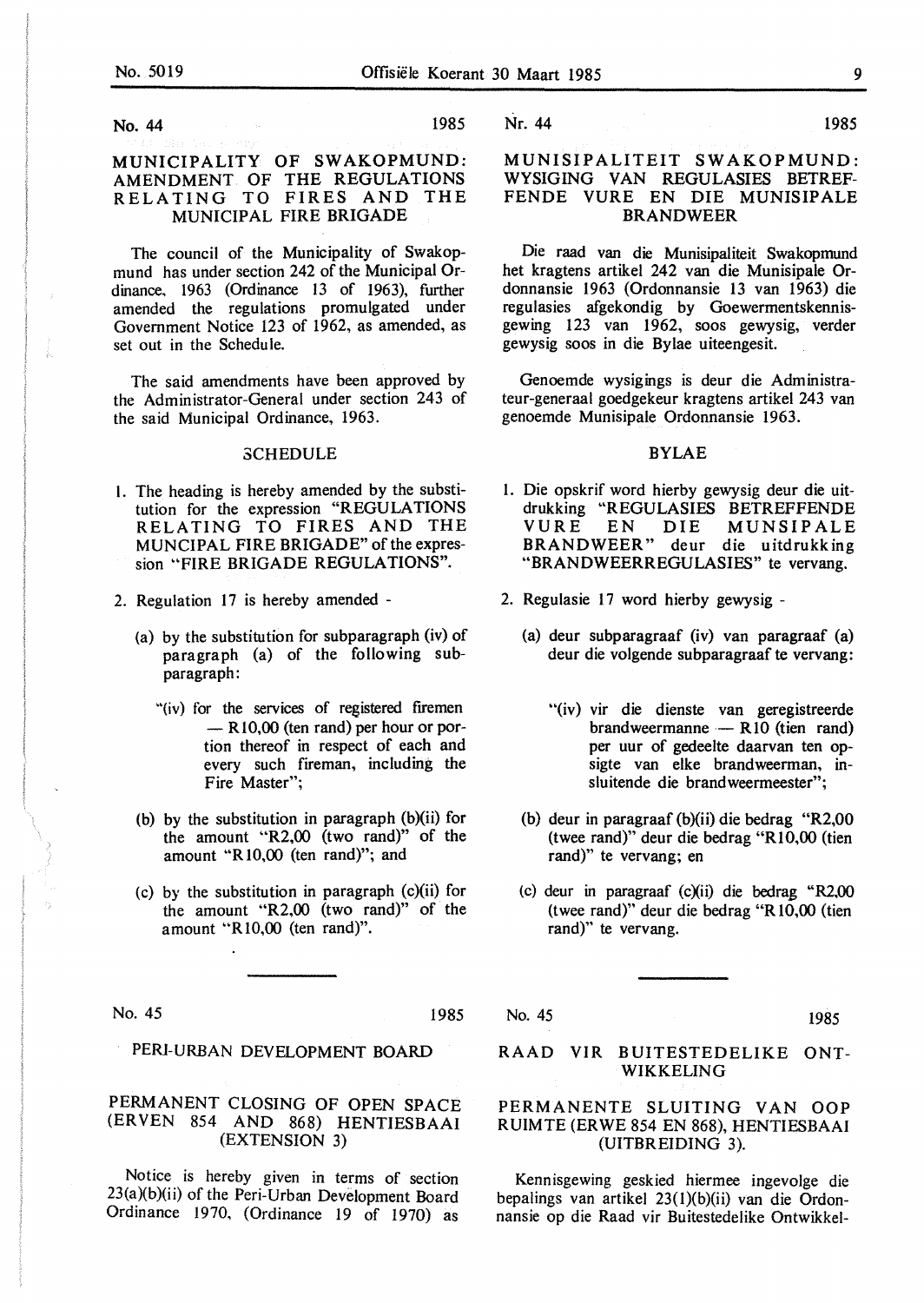amended, that the Board proposes to close permanently the undermentioned portion as indicated on plan 26331701 which lies for inspection during office hours at the offices of the Board Windhoek and Hentiesbaai.

Open Space (Erven 854 and 868) Hentiesbaai (Extension 3) and a company of the Seated

Objections to the proposed closing are to be served on the Administrator-General within thirty days from the date of publication of this notice in terms of section 23(3) of the said ordinance.

No. 46 1985

#### **MUNICIPALITY OF OTJIWARONGO**

Antonio Arthur Constitution of the

#### PERMANENT CLOSING OF A PORTION OF AN OPEN SPACE ERF 691 OTJIWARONGO

Notice is hereby given in terms of section l83(I)(b)(ii) of the Municipal Ordinance, 1963 (Ordinance 13 of 1963) that the Town Council proposes to close permanently a portion of erf 691 adjoining erven 550 and 1072 and to consolidate it with erven 550 and 1072. The proposed closing is indicated on a plan which is open for inspection in the office of the Town Clerk during normal office hours. In the second one

Objections in terms of section 183(3) of the said Ordinance to the proposed closing are to be served on the Administrator-General within thirty (30) days from the date of publication of this notice.

J.M.L. TREDOUX and the substantial contract TOWN CLERK **CONSTRUCTION** 

No. 47 1985

NATIONAL MONUMENTS ACT, 1969 (ACT 28 OF 1969): PROVISIONAL DECLARA-TION OF NATIONAL MONUMENT: OLD HOTEL BUILDING AT OTJIMBINGWE: DISTRICT OF KARIBIB ing nasa sa k

Under section  $5(1)(c)$  of the National Monuments Act, 1969 (Act 28 of 1969), the National Monuments Council hereby provisionaling 1970, (Ordonnansie 19 van 1970) soos gewysig. dat die Raad voomemens is om die ondergeme Ide gedeelte soos aangedui op plan 2633170 l wat gedurende kantoorure in die kantore van die Raad te Windhoek en Hentiesbaai ter insae lê, permanent te sluit:

Oop Ruimte (Erwe 854 en 868) Hentiesbaai (Uitbreiding 3)

Besware teen die voorgenome sluiting moet ingevolge artikel 23(3) van bogemelde Ordonnansie binne dertig dae na die verskyning van hierdie kennisgewing aan die Administrateur-Generaal bestel word.

Nr. 46 1985

#### MUNISIPALITEIT VAN OTJIWARONGO

#### PERMANENTE SLUITING VAN 'N GEDEELTE VAN 'N OOP RUIMTE ERF 691 OTJIWARONGO

Kennisgewing geskied hiermee ingevolge die bepalings van artikel 183 (l)(b)(ii) van die Munisipale Ordonnansie, 1963 (Ordonnansie 13 van 1963) dat die Stadsraad voornemens is om 'n gedeelte van erf 691 aangrensend aan erwe 550 en 1072 permanent te sluit en met erwe 550 en 1072 te konsolideer. Die voorgestelde sluiting word aangedui op 'n plan wat gedurende kantoorure in die kantoor van die Stadsklerk ter insae le.

Besware teen die voorgestelde sluiting moet, ingevolge artikel 183(3) van genoemde Ordonnansie, binne dertig (30) dae na die verskyning van hierdie kennisgewing aan die Administrateur-generaal bestel word.

J.M.L. TREDOUX STADSKLERK NELL RESERVE

#### Nr. 47 1985

#### WET OP NASIONALE GEDENKWAARDIG-H EDE. 1969 (WET 28 VAN 1969): VOORLOPIGE VERKLARING TOT NASIO-N ALE GEDENKWAARDIGHEID: OU HOTELGEBOU TE OTJIMBINGWE: DISTRIK KARIBIB

Kragtens artikel 5(1 )(c) van die Wet op Nasionale Gedenkwaardighede, 1969 (Wet 28 van 1969). verklaar die Raad vir Nasionale Gedenk